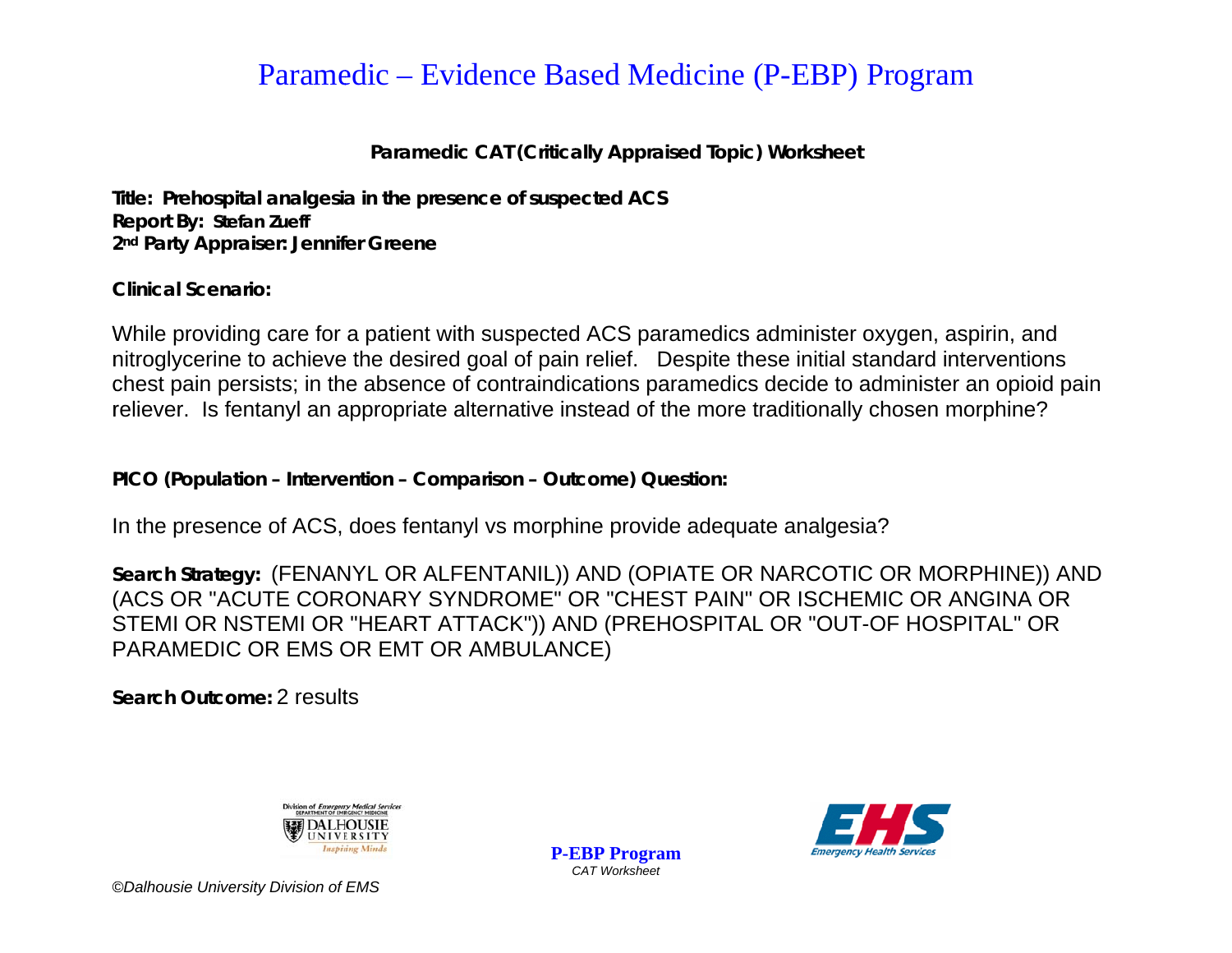## Paramedic - Evidence Based Medicine (P-EBP) Program

#### **Relevant Papers:**

| <b>AUTHOR, DATE</b>             | POPULATION:<br><b>SAMPLE</b><br><b>CHARACTERISTICS</b>                                                                                                              | <b>DESIGN (LOE)</b>                                                                                                                          | <b>OUTCOMES</b>                                                                        | <b>RESULTS</b>                                                                                                                                                                                                                                          | STRENGTHS/<br><b>WEAKNESSES</b>                                                                                                                                                                                         |
|---------------------------------|---------------------------------------------------------------------------------------------------------------------------------------------------------------------|----------------------------------------------------------------------------------------------------------------------------------------------|----------------------------------------------------------------------------------------|---------------------------------------------------------------------------------------------------------------------------------------------------------------------------------------------------------------------------------------------------------|-------------------------------------------------------------------------------------------------------------------------------------------------------------------------------------------------------------------------|
| 8, December, 2001<br>Silfvast T | 36 patients experiencing<br>acute ischemic like chest<br>pain in the prehospital<br>setting who either received<br>morphine (20) or fentanyl<br>(16) for analgesia. | Randomized prospective<br>study with a control group.<br>LOE <sub>1</sub>                                                                    | Pain relief on<br>VAS and time<br>to pain relief.                                      | Rapid pain relief<br>was experienced by<br>the patients in the<br>fentanyl group<br>within 2 minutes.<br>This conforms to<br>the well-<br>documented fast<br>onset of action of<br>this drug and is<br>clinically not<br>usually seen with<br>morphine. | Could have<br>$\bullet$<br>used bigger<br>sample size.<br>Study was<br>$\bullet$<br>physician<br>implemented in<br>the field<br>possibly<br>suggesting<br>potential<br>differences with<br>paramedic<br>implementation. |
| November 2010<br>Johan Herlitz  | Pre-hospital treatment of<br>chest pain and associated<br>anxiety.                                                                                                  | Literature search, using<br>PubMed and the<br>appropriate key words.<br>Included randomised<br>clinical trials and<br>observational studies. | To identify<br>aspects of chest<br>pain in the<br>prehospital<br>setting,<br>including | 8 studies<br>commented on<br>morphine. Some<br>listed side effects of<br>morphine treatment<br>in ACSA were:<br>hypotension(4%),                                                                                                                        | - Only a literature<br>review. Provides little<br>valid evidence for our<br>question.                                                                                                                                   |





©Dalhousie University Division of EMS

**P-EBP Program**<br>CAT Worksheet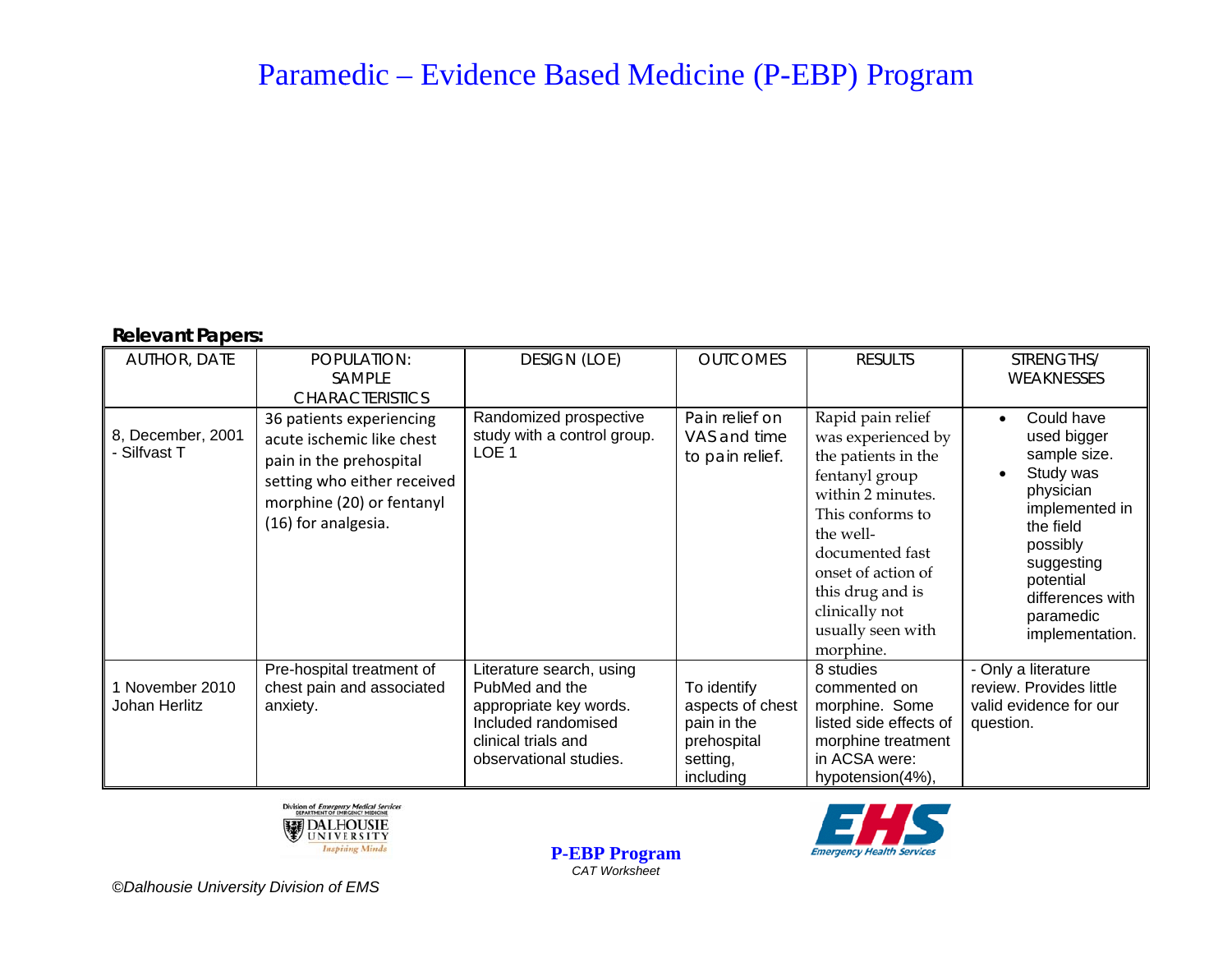# Paramedic – Evidence Based Medicine (P-EBP) Program

| treatment. | bradycarda(2%)<br>nausea/ Vomiting<br>(28% in one study.<br>Another study<br>stated incomplete |
|------------|------------------------------------------------------------------------------------------------|
|            | pain relief from                                                                               |
|            | morphine.                                                                                      |

**Comments:** 

Patients whose electrocardiogram revealed an acute myocardial infarction received thrombolytic therapy on the scene. They were not included because of the workload imposed on the prehospital team.

### Consider: Why would you NOT change practice, based on this article?

In reference to the initial question, the literary search revealed only one article which asked the exact question at hand. The article based on a study of 40 patients suggests that fentanyl is a superior choice as an opioid analgesic for ACS.

**Clinical Bottom Line:** 

Fentanyl was found to be a safe and effective analgesic as the initial opioid in the treatment of haemodynamically stable patients with ischaemic-type chest pain in the prehospital setting.



**P-EBP Program CAT Worksheet**